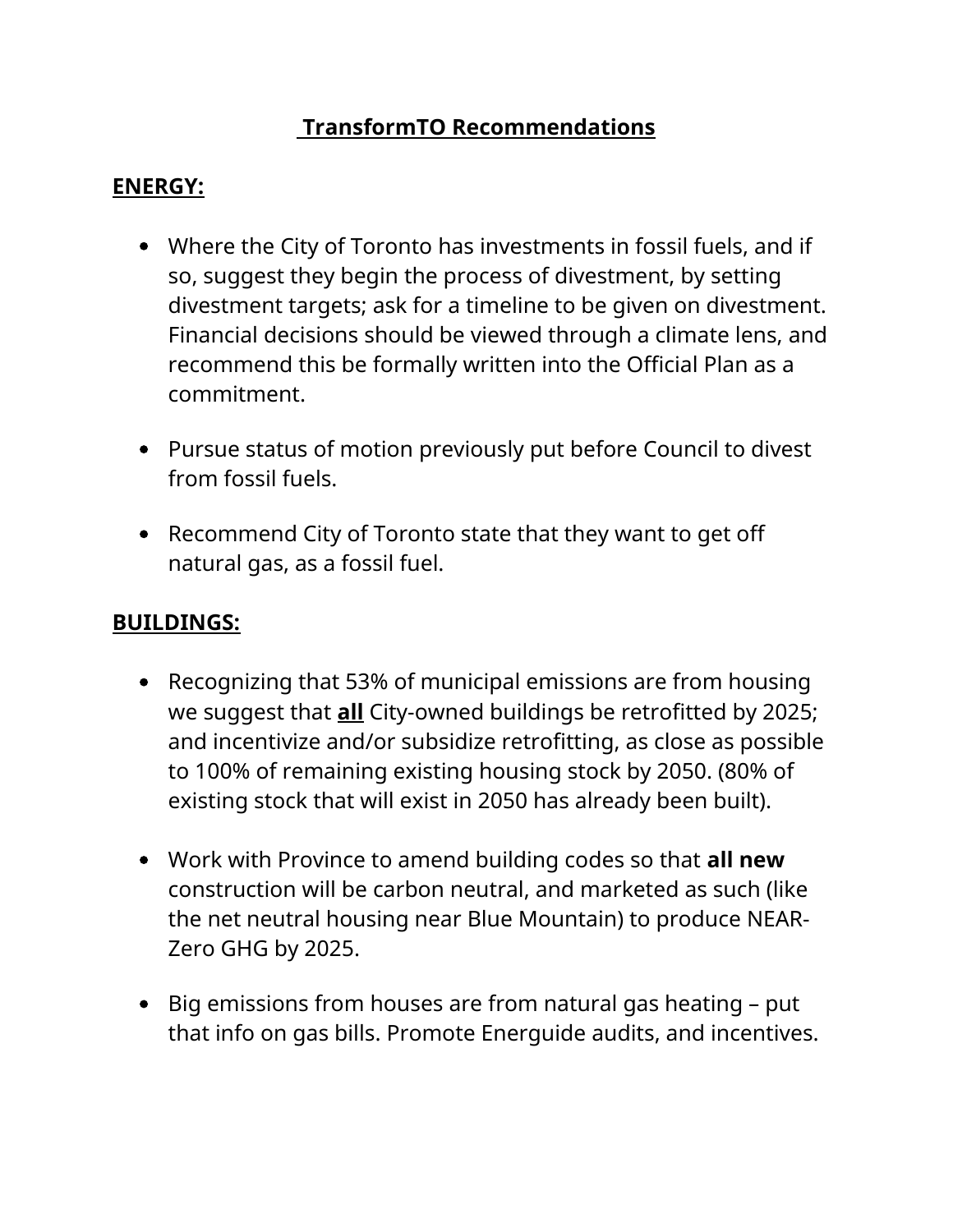- Provide information on hydro bills for on reduced energy usage, and savings (displayed on hydro bills) rebates offered on LED bulbs, information on solar panels and other green options.
- Ramp up solar installation on larger buildings (i.e. Commercial, industrial, academic, institutional); and increase geothermal heating & cooling of office space, especially downtown (from Lake Ontario water); raise awareness about ground source heating;
- Promote greening of rooftops and public spaces, encourage more gardens, green walls, increase edible green space already being funded by City & some BIA).
- Funding could potentially come from a tax on plastics. Need to clarify if it is a tax or fee, and who collects this. If a tax revenue it could be used to offset costs of new initiatives.
- Just as developers currently devote 1% to art; we could make it a requirement for developers to dedicate a portion of the land for greenspace. Areas of high density and low income will benefit.
- OMB is under Provincial jurisdiction, but City needs to work with the Province to ensure OMB is more responsive to city planners.

### **TRANSPORTATION:**

 33% of emissions come from transportation. To reduce these, increase bike lanes and improve public transportation. We need a regional strategy with Metrolinx to support better coordination and better service.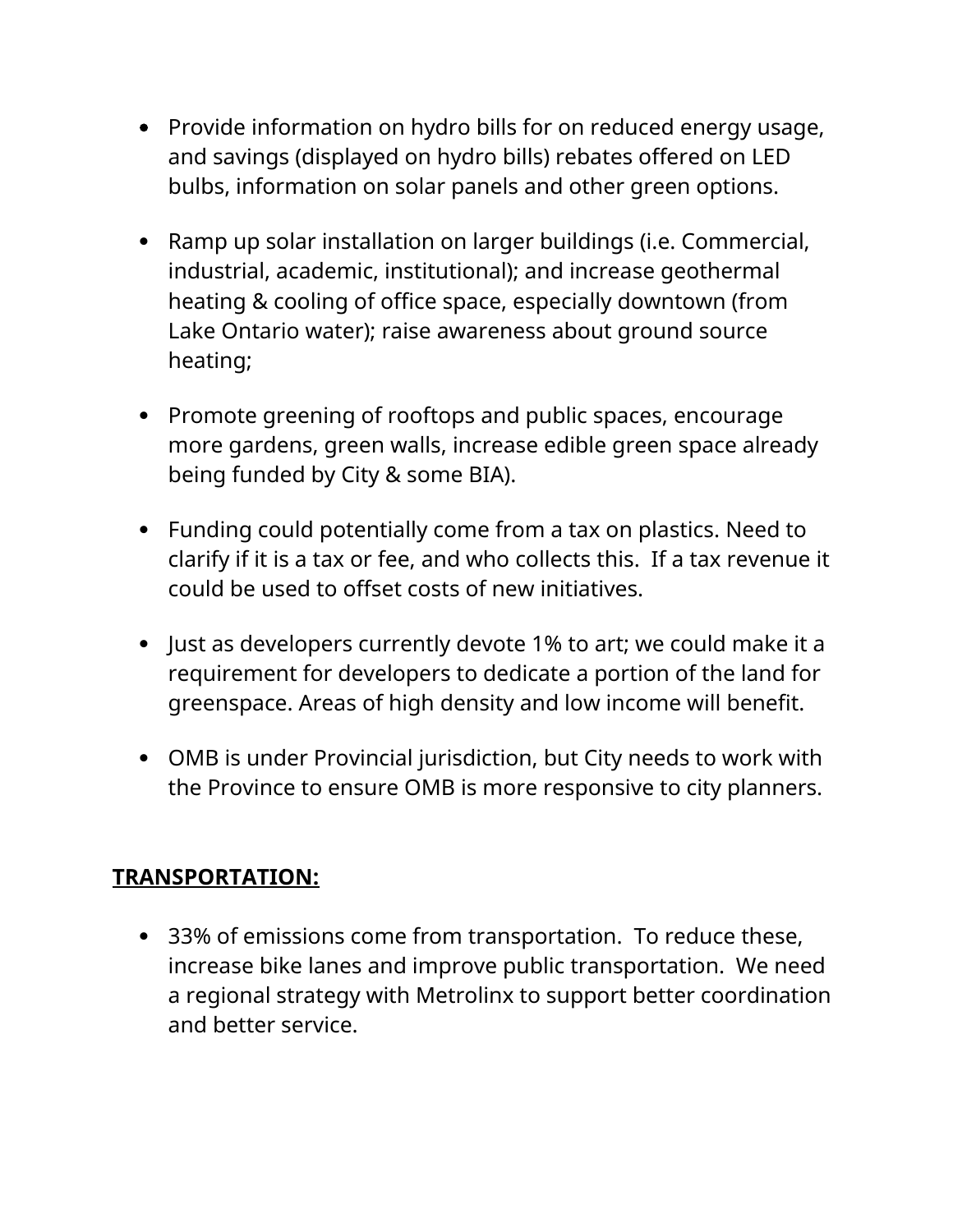- Suggest an inner city toll for commuters outside the GTA coming into town daily to encourage more use of public transportation, rail and buses (exemptions for emergency vehicles) Use revenue to improve public transport or to repairs/upgrading of roads.
- When use of cars is necessary, provide discounts, incentives, or designated lanes for car pooling.
- Develop areas in central core that are pedestrian and bike friendly, which will eventually be car-free (public transportation and emergency/service vehicles excepted). Investment in walking and cycling infrastructure through education and incentives.
- Greater attention to speed control, campaign to reduce/eliminate pedestrian accidents with road and safety improvements at intersections, crosswalks, etc.
- Raise price of parking downtown phenomenally and use revenue to subsidize the TTC.
- Enforce City's 2 minute idling law for cars. Use local news i.e. CP24 to educate, or have Mayor make announcements on public media (as with parking violations and tows). Same idling law applies to buses but is not enforced. Ensure TTC management educates drivers and monitors compliance.
- Planning to optimize traffic flow, to reduce congestion (i.e. better timed lights, better coordinated road closures, which now are highly inefficient).
- Consider tax breaks for people buying electric cars (currently there is a Federal rebate, but perhaps something can be done Municipally or Provincially).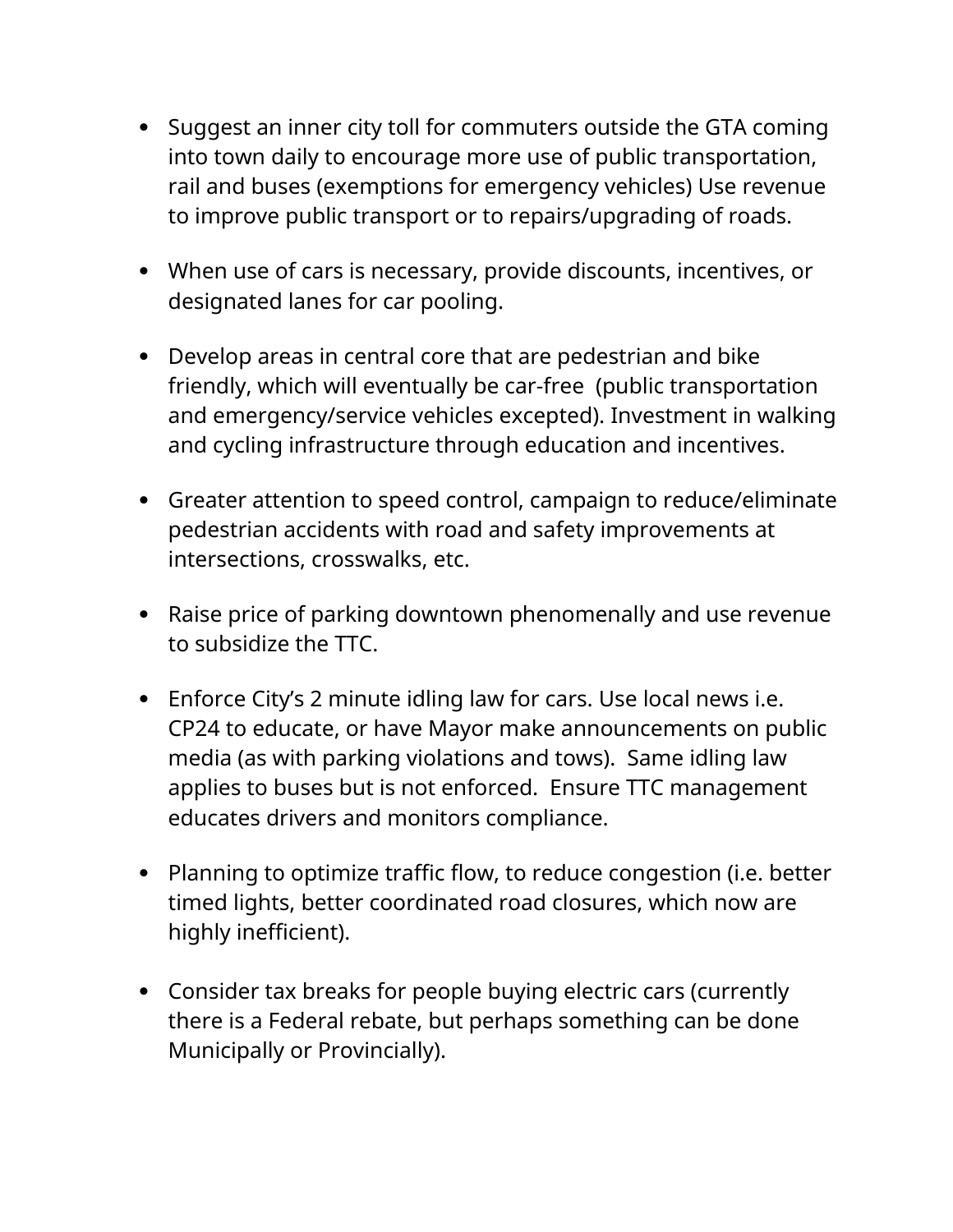## **COMMUNITY ENGAGEMENT:**

- City of Toronto motion recommends engaging academic institutions in its plans. Take advantage of current momentum to set up consultations at schools with parents, teachers and students on the climate crisis (use available resources i.e. "2040" film, and "Our Planet" and the Environmental Dashboard on energy use).
- Mobilize people through more education, citizen assemblies, town halls, public meetings, consultations, etc. Riding waves of momentum - channel into productive action; Recent Toronto star article stated a huge majority of Torontonians are very concerned about the issue.
- Hold summits for teen girls use of social media.
- Advertising definitely a powerful tool; Do climate advertising on subways as they do for other public issues. Tie in information about TransformTO plan. Not enough people know about TransformTO, it's goals and objectives, and how to participate.
- Ontario is a leader of Canadian thought. Canada should take global leadership on this issue, take advantage of vacuum created by the U.S.

# **TARGETS:**

- Revise city's targets from net-zero by 2050 or sooner. MobilizeTO's preferred target is net-zero by 2025.
- City undertakes to report progress to Council in 4Q, 2020.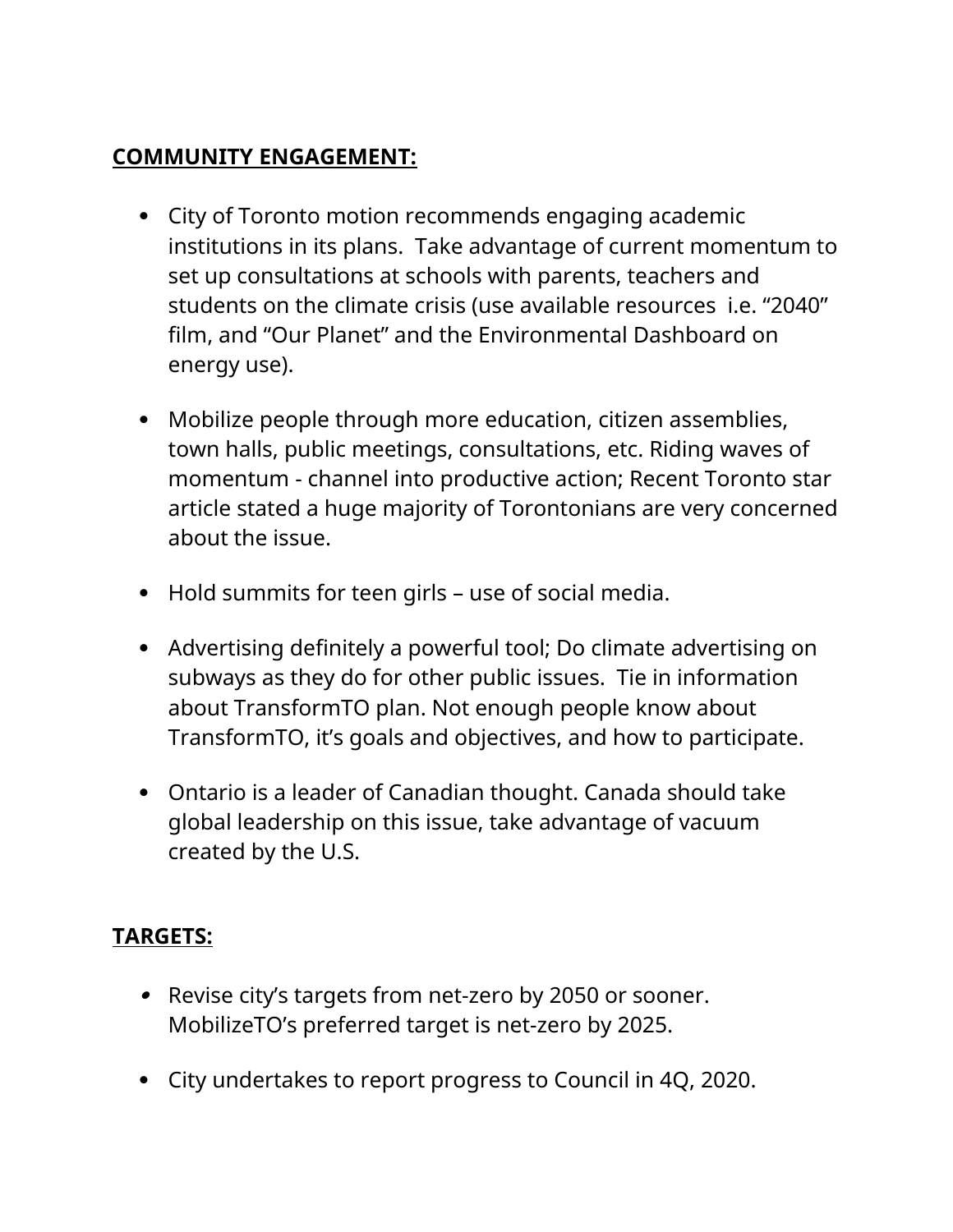Get support of Councillors or Mayor on increased targets.

### **EDUCATION**

- Not enough people know about TransformTO, it's goals and objectives, and how to participate. We need to educate and inform the public about TransformTO. It will be difficult for it to succeed otherwise.
- Create a climate hub in all public libraries which would include information about all of TransformTO's plans, incentives, rebates for housing, transport recommendations, etc. with trained Librarian staff. Add a section on climate information generally in libraries.
- TransformTO to connect with the TDSB, although under Provincial jurisdiction, perhaps liaise with the local School boards. TransformTO volunteers to give talks in all schools to provide information to parents, students, and teachers.
- High school students can volunteer for Transform TO through the Live Green arm.

### **OTHER:**

- Work with province on climate change initiatives that are within their jurisdiction, i.e. changes to building code, improved Metrolinx strategies; Education, OMB, etc.
- Establish a Climate Emergency Mobilization Department. TransformTO presently work under the Environment & Energy Division. Call next TransformTO Plan "A Climate Mobilization